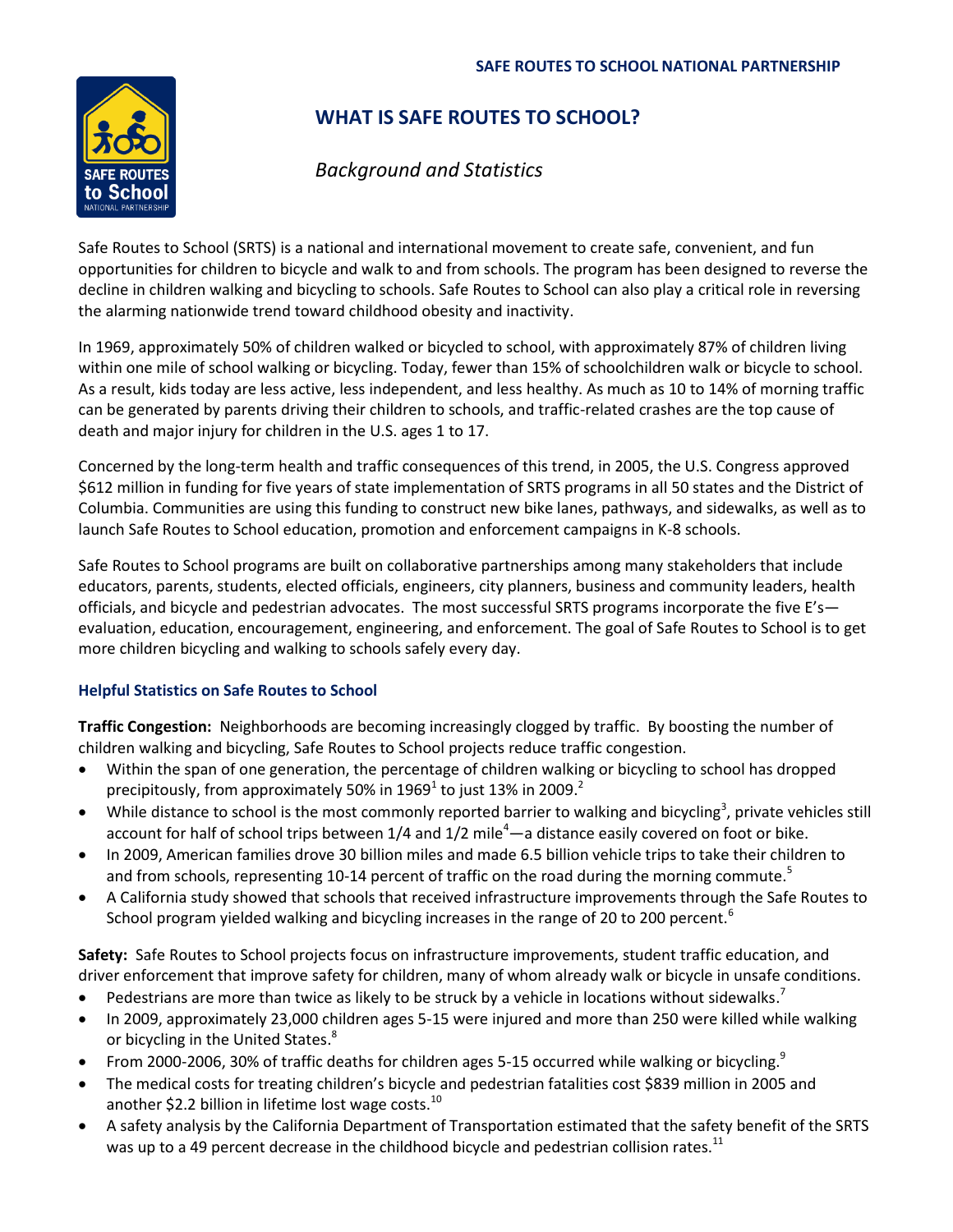**Health and Obesity:** Children today are simply not getting enough physical activity, contributing to growing rates of obesity and obesity-related health problems, such as diabetes. Safe Routes to School projects make it safer for more children to walk and bicycle to school, which will help address this obesity crisis among children by creating increases in physical activity.

- Over the past 40 years, rates of obesity have soared among children of all ages in the United States, and approximately 25 million children and adolescents—more than 33%—are now overweight or obese or at risk of becoming so.<sup>12</sup>
- Kids are less active today, and 23% of children get no free time physical activity at all.<sup>13</sup>
- The prevalence of obesity is so great that today's generation of children may be the first in over 200 years to live less healthy and have a shorter lifespan than their parents. $14$
- Today, approximately one-quarter of health care costs in the United States are attributable to obesity, <sup>15</sup> and health care costs just for childhood obesity are estimated at approximately \$14 billion per year.<sup>16</sup>
- People living in auto-oriented suburbs drive more, walk less, and are more obese than people living in walkable communities. For each hour of driving per day, obesity increases 6 percent, but walking for transportation reduces the risk of obesity.<sup>17</sup>
- Walking one mile to and from school each day is two-thirds of the recommended sixty minutes of physical activity a day. Children who walk to school have higher levels of physical activity throughout the day.<sup>1819</sup>

**Environment:** Safe Routes to School projects increase the number of children walking and bicycling to school, which also cuts down on the number of cars. As cars emit pollutants for each mile traveled, reducing traffic can improve the quality of air that children breathe in and around their schools.

- Children exposed to traffic pollution are more likely to have asthma, permanent lung deficits, and a higher risk of heart and lung problems as adults. <sup>20</sup>
- Over the last 25 years, among children ages 5 to 14, there has been a 74 percent increase in asthma cases.<sup>21</sup> In addition, 14 million days of school are missed every year due to asthma.<sup>22</sup>
- One-third of schools in "air pollution danger zones."<sup>23</sup>
- Schools that are designed so children can walk and bicycle have measurably better air quality.<sup>24</sup>
- A 5% increase in a neighborhood's "walkability" reduces vehicle miles traveled by 6%.<sup>25</sup>
- Returning to 1969 levels of walking and bicycling to school<sup>26</sup> would save 3.2 billion vehicle miles, 1.5 million tons of carbon dioxide and 89,000 tons of other pollutants<sup>27</sup>—equal to keeping more than 250,000 cars off the road for a year.

**Bus Transportation Costs:** Schools often make cutbacks in bus routes to save money—meaning that more children will be walking and bicycling in potentially unsafe conditions, or more parents will drive their children, which increases traffic congestion and air quality concerns.

- Approximately 55% of children are bused, and we spend \$21.5 billion nationally each year on school bus transportation, an average of \$854 per child transported per year. $^{28}$
- Eliminating one bus route, based on average per-pupil expenditure and average number of pupils per bus, would save a school district approximately \$45,000 per year.<sup>29</sup>
- Nationwide, approximately 22 percent of school districts made busing reductions during the 2010-2011 school year due to fuel price increases.<sup>30</sup>

### *About the Safe Routes to School National Partnership*

Launched in August 2005, the Safe Routes to School National Partnership is a fast-growing network of hundreds of organizations, government agencies and groups working to set goals, share best practices, secure funding, and provide educational materials to agencies that implement Safe Routes to School programs. The Safe Routes to School National Partnership's mission is to serve a diverse national community of organizations that advocates for safe bicycling and walking to and from schools throughout the United States. [www.saferoutespartnership.org](http://www.saferoutespartnership.org/)